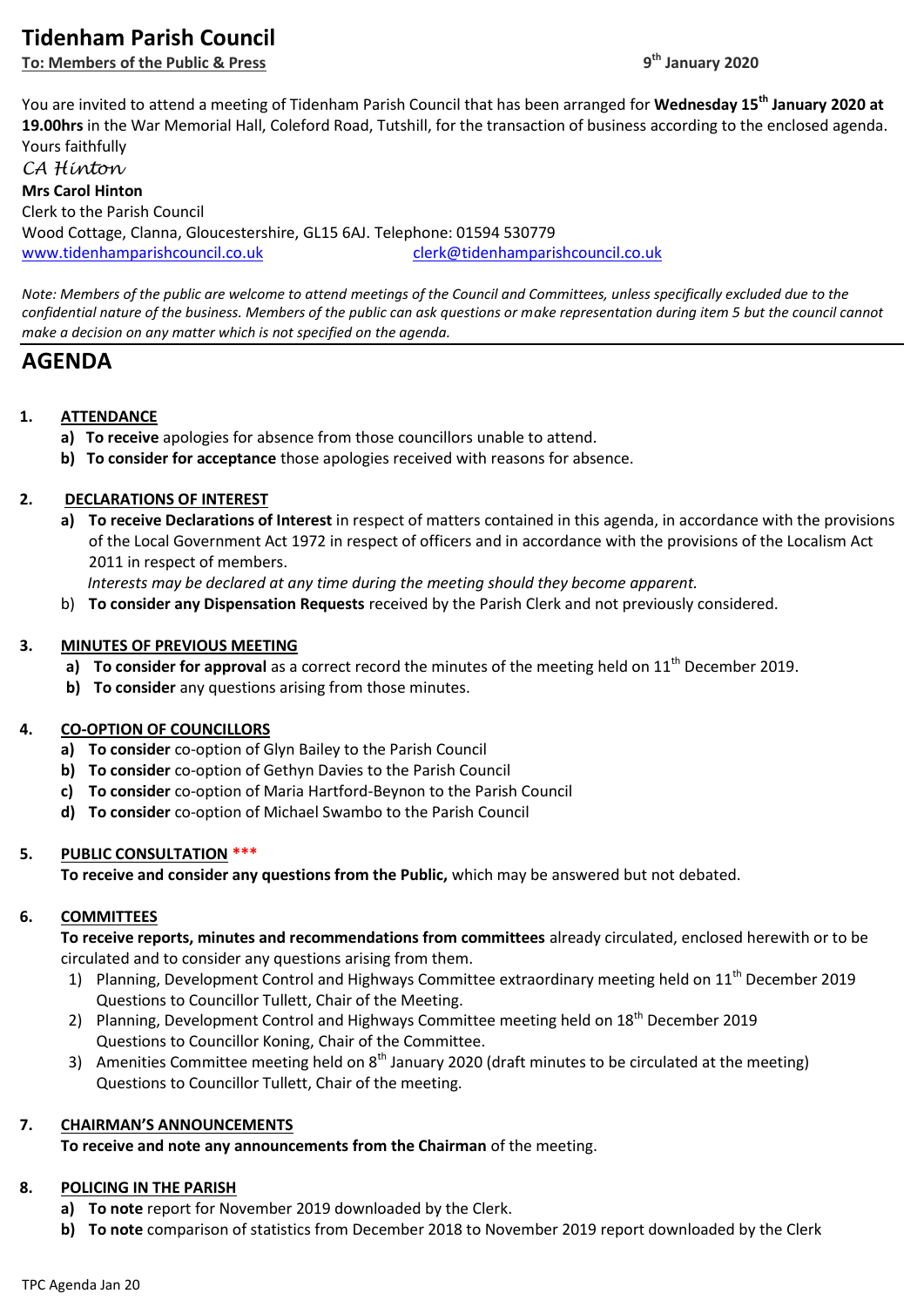## **9. PARISH CLERK'S REPORT**

**To receive and consider the Parish Clerk's Report** (copy attached). All items requiring the council to make a decision are specified separately on this agenda.

## **10. FINANCE**

- **a) To approve payments** according to the Financial Statement for December 2019
- **b) To receive and approve the Financial Statement** for December 2019

#### **11. REVIEW AND RE-ADOPTION OF POLICIES**

- **a) To review and consider** re-adoption of Tidenham Parish Council Privacy Policy
- **b) To review and consider** re-adoption of Tidenham Parish Council General Privacy Notice
- **c) To review and consider** re-adoption of Tidenham Parish Council Privacy Notice for Staff, Councillors and Role Holders.
- **d) To review and consider** re-adoption of Tidenham Parish Council Subject Access Requests Policy
- **e) To review and consider** re-adoption of Tidenham Parish Council Inventory of Data January 2020
- **f) To review and consider** re-adoption of Tidenham Parish Council Health and Safety Policy
- **g) To review and consider** re-adoption of Tidenham Parish Council Social Media Policy

#### **12. COMPLAINT PROCEDURE**

**To consider** adoption of SLCC recommended Complaint Procedure

#### *13.* **PLANNING CONSULTATIONS**

**To consider** arranging a meeting between Councillors (suggest three plus Clerk and Clerk's Assistant) and Head of Planning, Forest of Dean District Council, Clive Reynolds, to discuss the role of the Parish Council as consultee in the planning application process.

#### **14. BT TELEPHONE BOXES**

**To consider** comments and / or objections to the proposed removal of three BT telephone boxes in Tidenham Parish.

#### **15. SEDBURY SPACE ONE STOP CAFE**

**To consider** email from Janice Hamilton regarding use of remaining funds of £252 from the Parish Council Grant for a worker from Crossroads Care with Dementia expertise to attend the One Stop Cafe once a month.

#### **16. SHIRLEY'S GROVE**

**To consider** payment of £175 to Gloucestershire Wildlife Trust for supervision by Kevin Caster of further thinning work at Shirley's Grove on 25<sup>th</sup> January 2020.

#### **17. BEACHLEY DEFIBRILLATOR SOLAR POWERED SYSTEM**

**To consider** disposal of the redundant solar powered system once the new solution is in place.

#### **18. ANNUAL PARISH MEETING 2020**

**To consider** dates and venues for the 2020 Annual Parish Meeting.

# **19. NEIGHBOURHOOD DEVELOPMENT PLAN**

**To consider** appointment of Dr Andrea Pellegram as NDP expert to facilitate an informal meeting for Parish Councillors to discuss the details, pros and cons of the production of an NDP. Cost £450 plus mileage @ 55p per mile.

#### *20.* **BUCKINGHAM PALACE GARDEN PARTY**

**To consider** nomination of councillor to be entered into GAPTC draw for tickets to attend Buckingham Palace garden Party on  $12^{th}$  May 2020.

# **21. CLERK'S SALARY AND ANNUAL LEAVE**

**Due to the confidential nature of this item members of the public and press will be excluded from the meeting.**

#### **22. STAFF LAPTOP COMPUTERS**

**To consider** purchase of 2 x HP ProBook Notebook laptops computers to replace those currently in use. Cost £1960 plus VAT - total cost £2352 including, Microsoft Office Business Edition, set up and installation by Tate Computer Technology Ltd

#### **23. NATIONAL DIVING AND ACTIVITY CENTRE**

TPC Agenda Jan 20